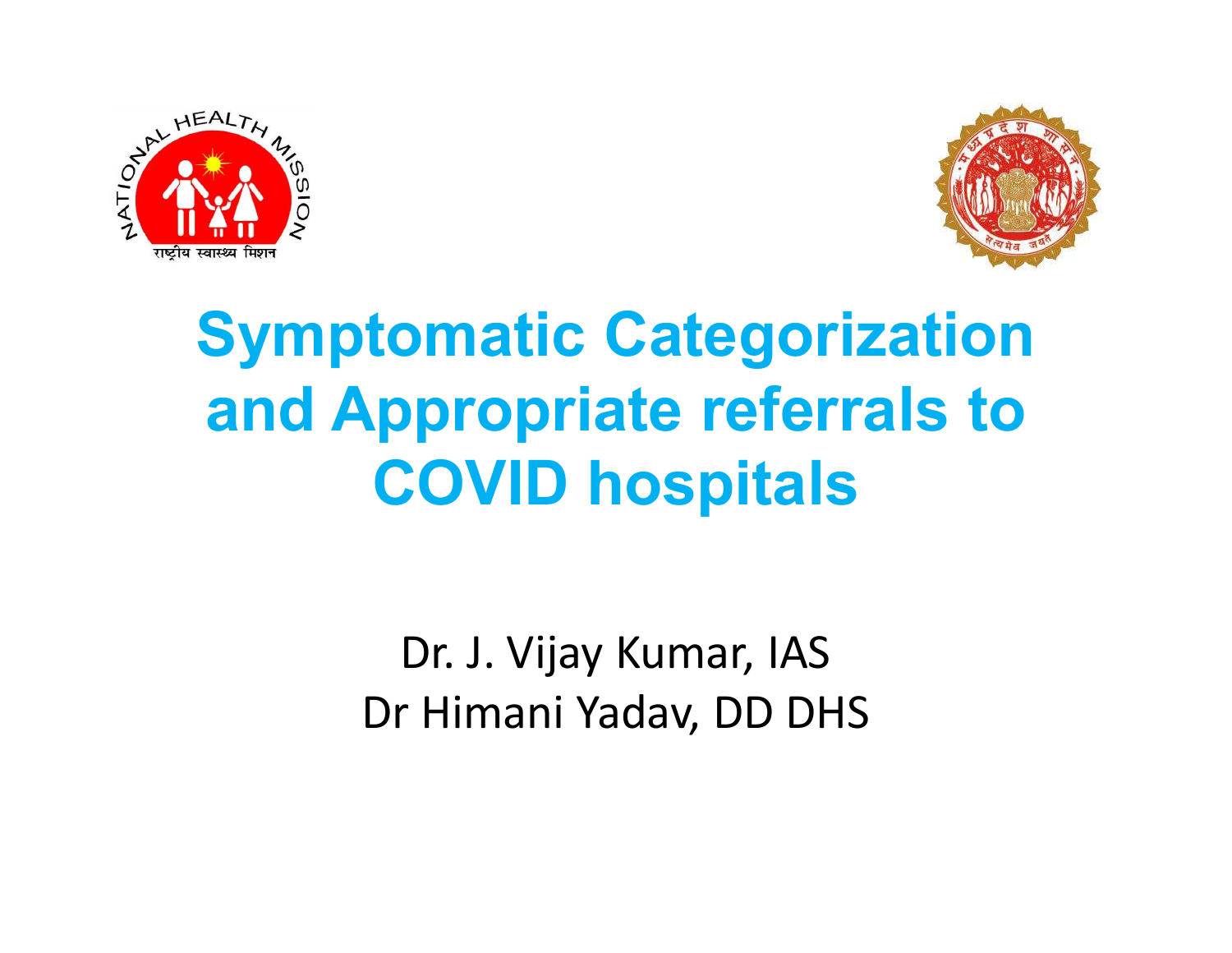Referral Mechanism for COVID-19 Patients based on symptoms Referral Mechanism for COVID-19<br>
Patients based on symptoms<br>
COVID Care Centres/Home Isolation<br>
> COVID-19 suspect (As per the guidelines by<br>
Government of India)<br>
> COVID-19 positive patients with Uncomplicated Referral Mechanism for COVID<br>
Patients based on symptoms<br>
DVID Care Centres/Home Isolation<br>
COVID-19 suspect (As per the guidel<br>
Government of India)<br>
COVID-19 positive patients with Uncon<br>
illness or Expedients Dased on symptoms<br>
Fatients based on symptoms<br>
COVID Care Centres/Home Isolation<br>
≻ COVID-19 suspect (As per the guidelines by<br>
Government of India)<br>
≻ COVID-19 positive patients with Uncomplicated<br>
allness or<br>

## COVID Care Centres/Home Isolation

- **Patients based on syr<br>
DVID Care Centres/Home Isolat<br>
COVID-19 suspect (As per the<br>
Government of India)<br>
COVID-19 positive patients with<br>
illness or<br>
COVID-19 positive patients with<br>
upper respiratory tract viral infect**
- 
- **COVID Care Centres/Home Isolation**<br>  $\geq$  COVID-19 suspect (As per the guidelines by<br>
Government of India)<br>  $\geq$  COVID-19 positive patients with Uncomplicated<br>
illness or<br>  $\geq$  COVID-19 positive patients with uncomplic **DVID Care Centres/Home Isolation**<br>
COVID-19 suspect (As per the guidelines by<br>
Government of India)<br>
COVID-19 positive patients with Uncomplicated<br>
illness or<br>
COVID-19 positive patients with uncomplicated<br>
upper respirat COVID-19 suspect (As per the guidelines by<br>Government of India)<br>COVID-19 positive patients with Uncomplicated<br>illness or<br>COVID-19 positive patients with uncomplicated<br>upper respiratory tract viral infection, may be non-<br>sp Government of India)<br>COVID-19 positive patients with Uncomplicated<br>illness or<br>COVID-19 positive patients with uncomplicated<br>upper respiratory tract viral infection, may be non-<br>specific symptoms such as fever, cough, sore Mositive patients with uncomplicated<br>https://www.mohfw.gov.in/pdf/FinalGuidanceonMangaementofCovidcasesversion2.pdf 2<br>https://www.mohfw.gov.in/pdf/FinalGuidanceonMangaementofCovidcasesversion2.pdf 2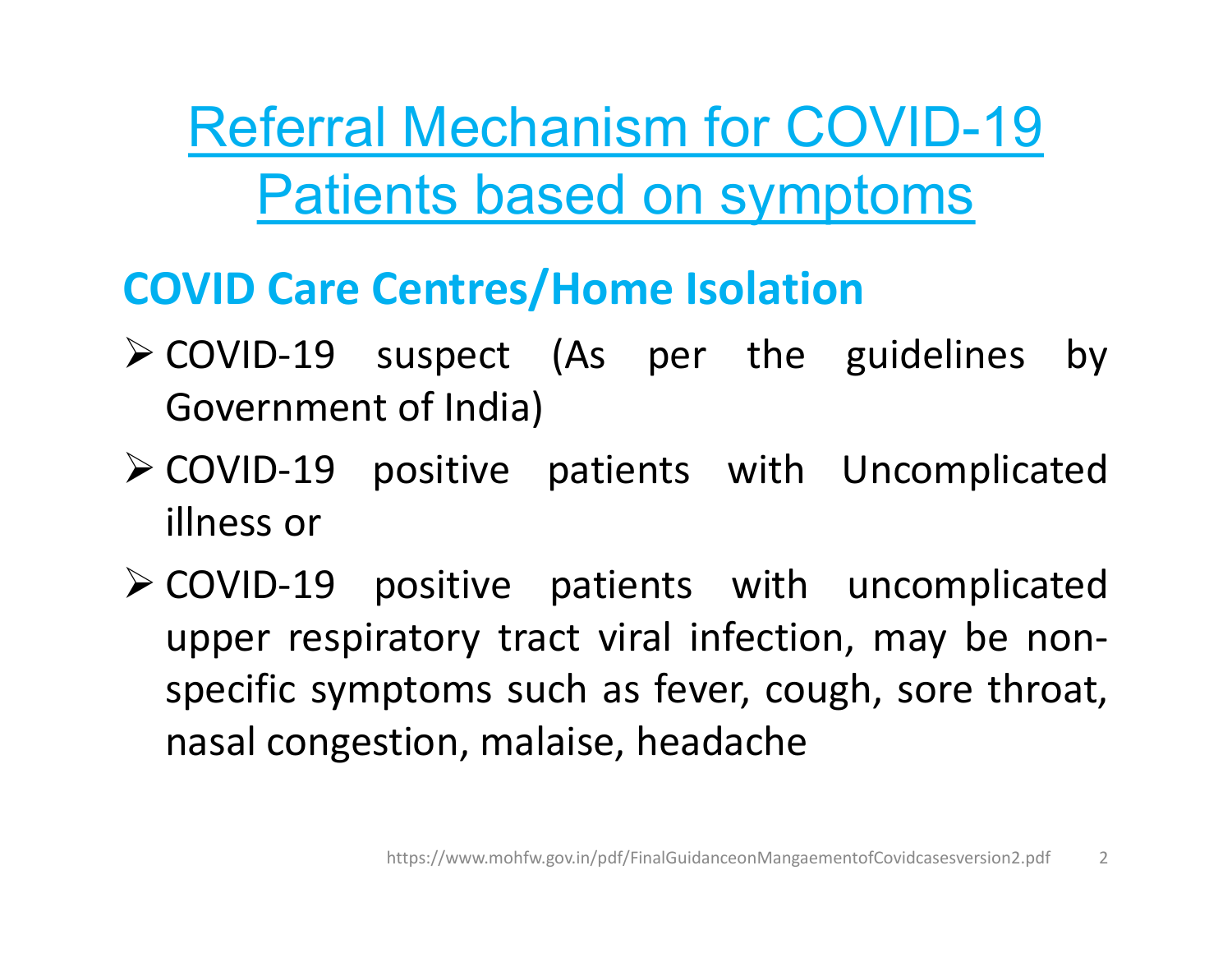Referral Mechanism for COVID-19 Patients based on symptoms Dedicated COVID Healthcare Centre (DCHC) Referral Mechanism for COVID-19<br>
Patients based on symptoms<br>
Dedicated COVID Healthcare Centre (DCHC)<br>
> Pneumonia with no signs of Severe Disease<br>
> Patients with age more than 65 years and associated

- $\triangleright$  Patients with age more than 65 years and associated Comorbidities **Example 31 The School Cent**<br>This with no signs of Severe Dints with age more than 65 years and<br>probidities<br>ratory Rate 15-30 breaths/min<br>- 90%-94% at room air **es<br>https://www.mohfw.gov.in/pdf/FinalGuidanceonMangaementofCovidcasesversion2.pdf 3**<br>https://www.mohfw.gov.in/pdf/FinalGuidanceonMangaementofCovidcasesversion2.pdf 3
- $\triangleright$  Respiratory Rate 15-30 breaths/min
- $\triangleright$  SpO<sub>2</sub> 90%-94% at room air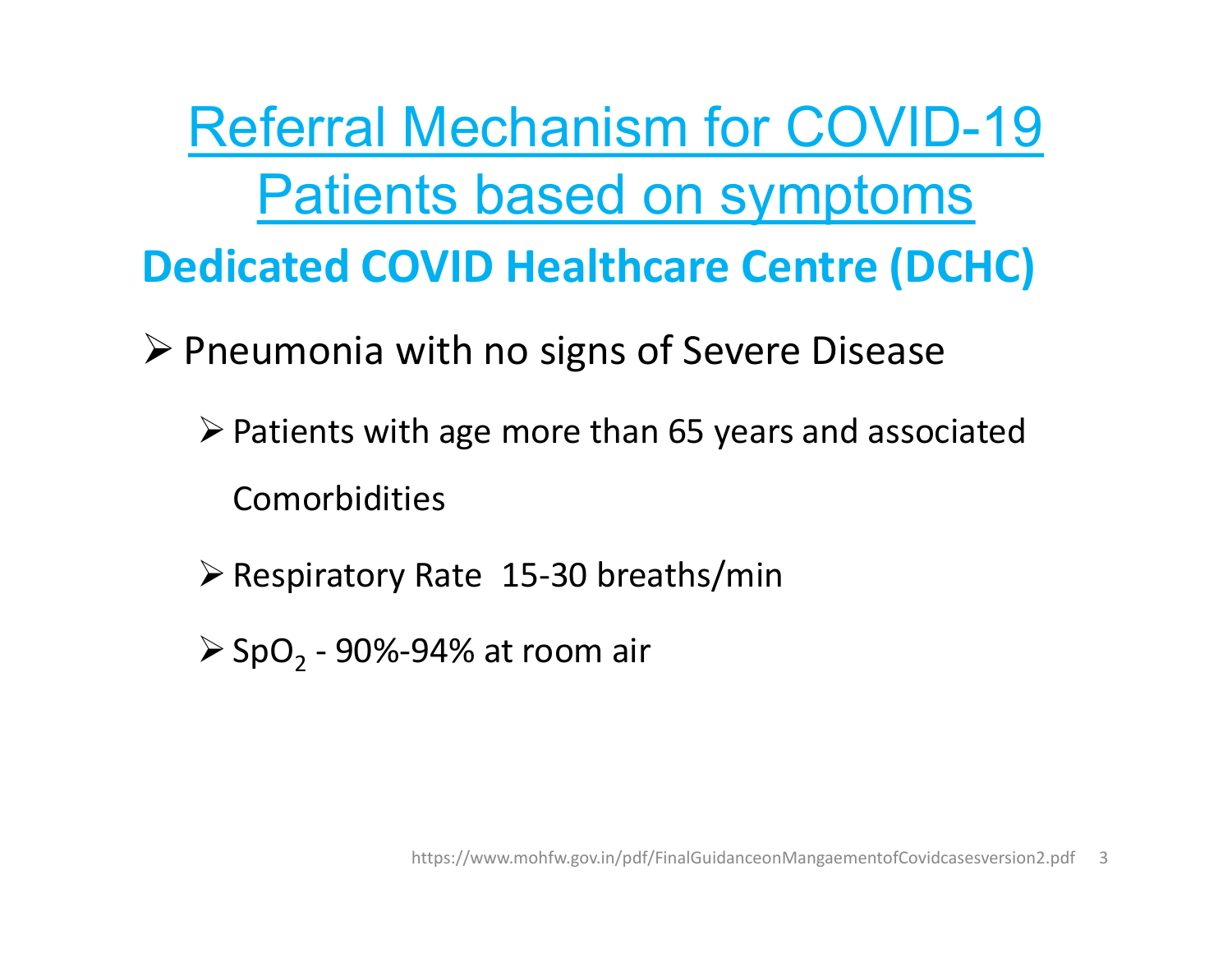Referral Mechanism for COVID-19 Patients based on symptoms

# Dedicated COVID Healthcare Centre (DCHC)

Referral Mechanism for COVID-19<br>
Patients based on symptoms<br>
Dedicated COVID Healthcare Centre (DCHC)<br>
Child with non-severe pneumonia has cough or<br>
difficulty in breathing/ fast breathing and no signs of Referral Mechanism for COVID-19<br>Patients based on symptoms<br>edicated COVID Healthcare Centre (DCHC)<br>Child with non-severe pneumonia has cough or<br>difficulty in breathing/ fast breathing and no signs of<br>severe pneumonia **Patients based on synution**<br> **Patients based on synution of the Covid-**<br>
Child with non-severe pneumonia<br>
difficulty in breathing/ fast breathin<br>
severe pneumonia<br>
Fast breathing – in breaths/min can be<br>
Y Age <2 months dicated COVID Healthcare Centre (DCHC)<br>
Child with non-severe pneumonia has cough or<br>
difficulty in breathing/ fast breathing and no signs of<br>
evere pneumonia<br>  $\geq$  Fast breathing – in breaths/min can be defined as:<br>  $\angle$ **COVID Healthcare Centre (DCHC)**<br>
d with non-severe pneumonia has cough<br>
culty in breathing/ fast breathing and no signs<br>
ere pneumonia<br>
ast breathing – in breaths/min can be defined as:<br>
√Age <2 months - ≥ 50 breaths/min d with non-severe pneumonia has cough<br>culty in breathing/ fast breathing and no signs<br>ere pneumonia<br>ast breathing - in breaths/min can be defined as:<br> $\sqrt{Age} < 2$  months -  $\geq 60$  breaths/min<br> $\sqrt{Age}$  2-11 months -  $\geq 50$ d with non-severe pneumonia has cough<br>culty in breathing/ fast breathing and no signere pneumonia<br>ast breathing – in breaths/min can be defined as:<br> $\sqrt{\text{Age}} \le 2$  months - ≥ 50 breaths/min<br> $\sqrt{\text{Age}} 2$ -11 months - ≥ 50 brea

**https://www.mohfw.gov.in/pdf/FinalGuidanceonMangaementofCovidcasesversion2.pdf** 4<br>https://www.mohfw.gov.in/pdf/FinalGuidanceonMangaementofCovidcasesversion2.pdf 4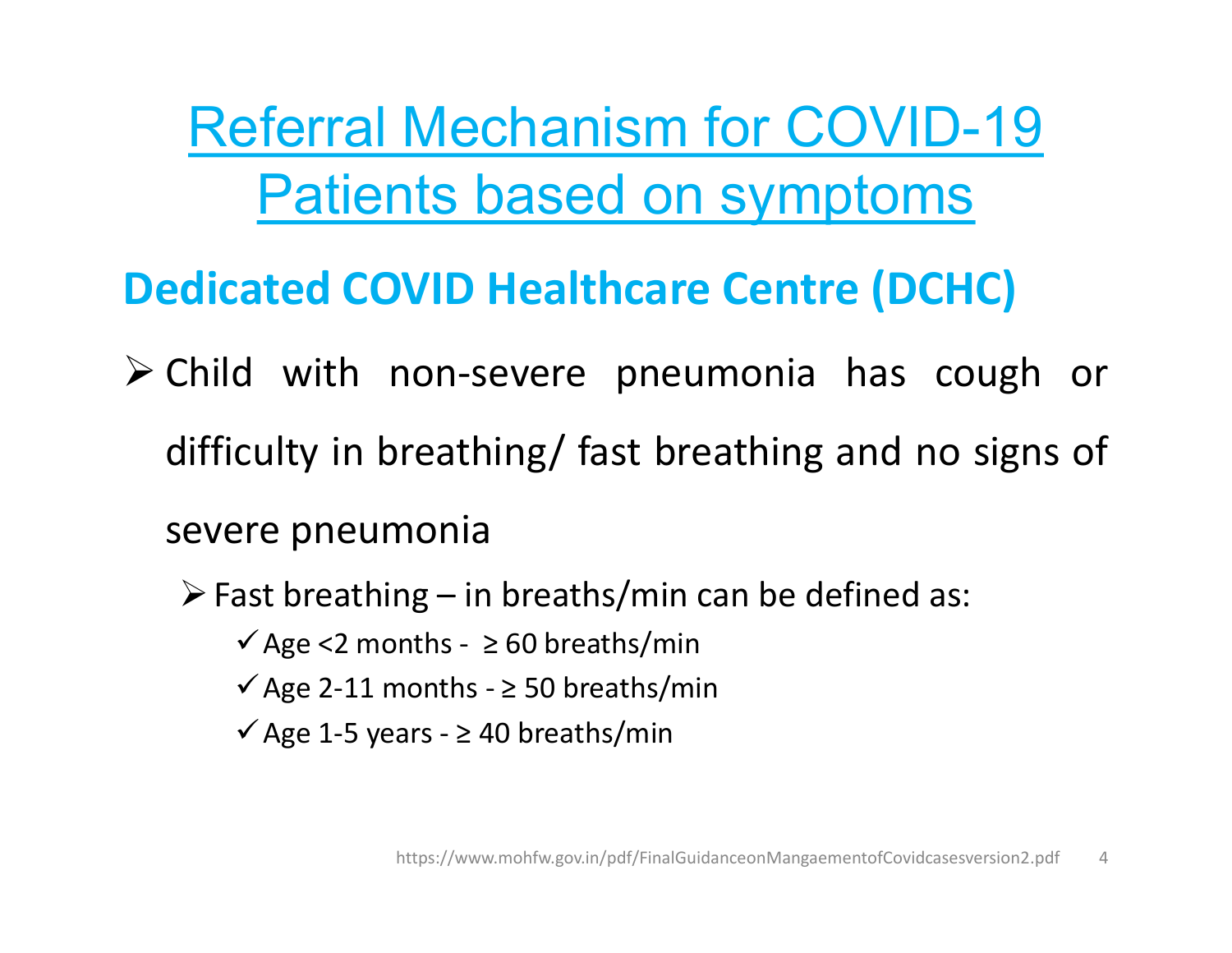Referral Mechanism for COVID-19 Patients

# eferral Mechanism for COVID-19 Patients<br>based on symptoms - Dedicated COVID<br>Hospitals (DCH)

# Hospitals (DCH)

- Referral Mechanism for CO<br>
based on symptoms De<br>
Hospitals (DC<br>
Severe pneumonia<br>
> Adolescent or adult with fever or suspecte<br>
of the following:<br>
i. Respiratory rate > 30 breaths/min, o Referral Mechanism for COVID-19 Patients<br>
based on symptoms - Dedicated COVID<br>
Hospitals (DCH)<br>
ere pneumonia<br>
Adolescent or adult with fever or suspected respiratory infection, plus one<br>
of the following:<br>
i. Respiratory **Example 18 Second Mechanism for COV**<br> **Example 18 Second Mechanism - Dedic<br>
Hospitals (DCH**<br> **Example 18 Second Mechanism Adolescent or adult with fever or suspected re**<br>
of the following:<br>
i. Respiratory rate > 30 breath Ferral Mechanism for COVID-19 Patients<br>ased on symptoms - Dedicated COVID<br>Flospitals (DCH)<br>preumonia<br>dolescent or adult with fever or suspected respiratory infection, plus one<br>it the following:<br>i. Respiratory distress, SPO ferral Mechanism for COVID-19 Patients<br>ased on symptoms - Dedicated COVID<br>preumonia<br>dolescent or adult with fever or suspected respiratory infection, plus one<br>the following:<br>i. Severe respiratory distress, SPO2 <90% on roo Referral Mechanism for COVID-19 Patients<br>
based on symptoms - Dedicated COVID<br>
Hospitals (DCH)<br>
ere pneumonia<br>
> Adolescent or adult with fever or suspected respiratory infection, plus one<br>
of the following:<br>
i. Respirator **increased on symptoms - Dedicated COVID**<br> **hospitals (DCH)**<br> **pneumonia**<br>
dolescent or adult with fever or suspected respiratory infection, plus one<br>
f the following:<br>
i. Respiratory rate > 30 breaths/min, or<br>
ii. Severe **incore is a set of the symptoms** - Dedicated COVID<br> **preumonia**<br>
dolescent or adult with fever or suspected respiratory infection, plus one<br>
if the following:<br>
i. Respiratory rate > 30 breaths/min, or<br>
ii. Severe respirat **increases of properties (DCH)**<br> **pneumonia**<br>
dolescent or adult with fever or suspected respiratory infection, plus one<br>
the following:<br>
i. Respiratory rate > 30 breaths/min, or<br>
iii. Severe respiratory distress, SPO2 <90 **EXECTS CONSTRESS CONTS CONTS CONSTRESS CONTS CONTS CONTS CONTS CONTS CONTS CONTS CONTS CONTS CONTS CONTS CONTS CONTS CONTS CONTS CONTS CONTS CONTS CONTS CONTS CONTS CONTS CONTS CONTS CONTS CONTS CONTS CONTS CONTS CONTS CO** scent or adult with fever or suspected respirator<br>following:<br>Respiratory rate > 30 breaths/min, or<br>Severe respiratory distress, SPO2 <90% on room<br>with cough or difficulty in breathing, plus at least<br>Central cyanosis or Sp
	-
	-
	- following:<br>
	Respiratory rate > 30 breaths/min, or<br>
	Severe respiratory distress, SPO2 <90% on room air<br>
	with cough or difficulty in breathing, plus at least one of the fo<br>
	Central cyanosis or SpO2 <90%; or<br>
	Severe respirat oiratory rate > 30 breaths/min, or<br>
	ere respiratory distress, SPO2 <90% on room air<br>
	cough or difficulty in breathing, plus at least one of the followir<br>
	tral cyanosis or SpO2 <90%; or<br>
	ere respiratory distress (e.g. grun ere respiratory distress, SPO2 <90% on room air<br>cough or difficulty in breathing, plus at least one of the following<br>tral cyanosis or SpO2 <90%; or<br>ere respiratory distress (e.g. grunting, chest in-drawing);<br>s of pneumoni cough or difficulty in breathing, plus at least one of the follow<br>tral cyanosis or SpO2 <90%; or<br>ere respiratory distress (e.g. grunting, chest in-drawing);<br>s of pneumonia with any of the following danger signs:<br>ability t
		-
		-
		-
- https://www.mohfw.gov.in/pdf/FinalGuidanceonMangaementofCovidcasesversion2.pdf<br>physics//www.mohfw.gov.in/pdf/FinalGuidanceonMangaementofCovidcasesversion2.pdf 5<br>https://www.mohfw.gov.in/pdf/FinalGuidanceonMangaementofCovi
	- $\blacksquare$  Convulsions
	-
	- -
		-
		-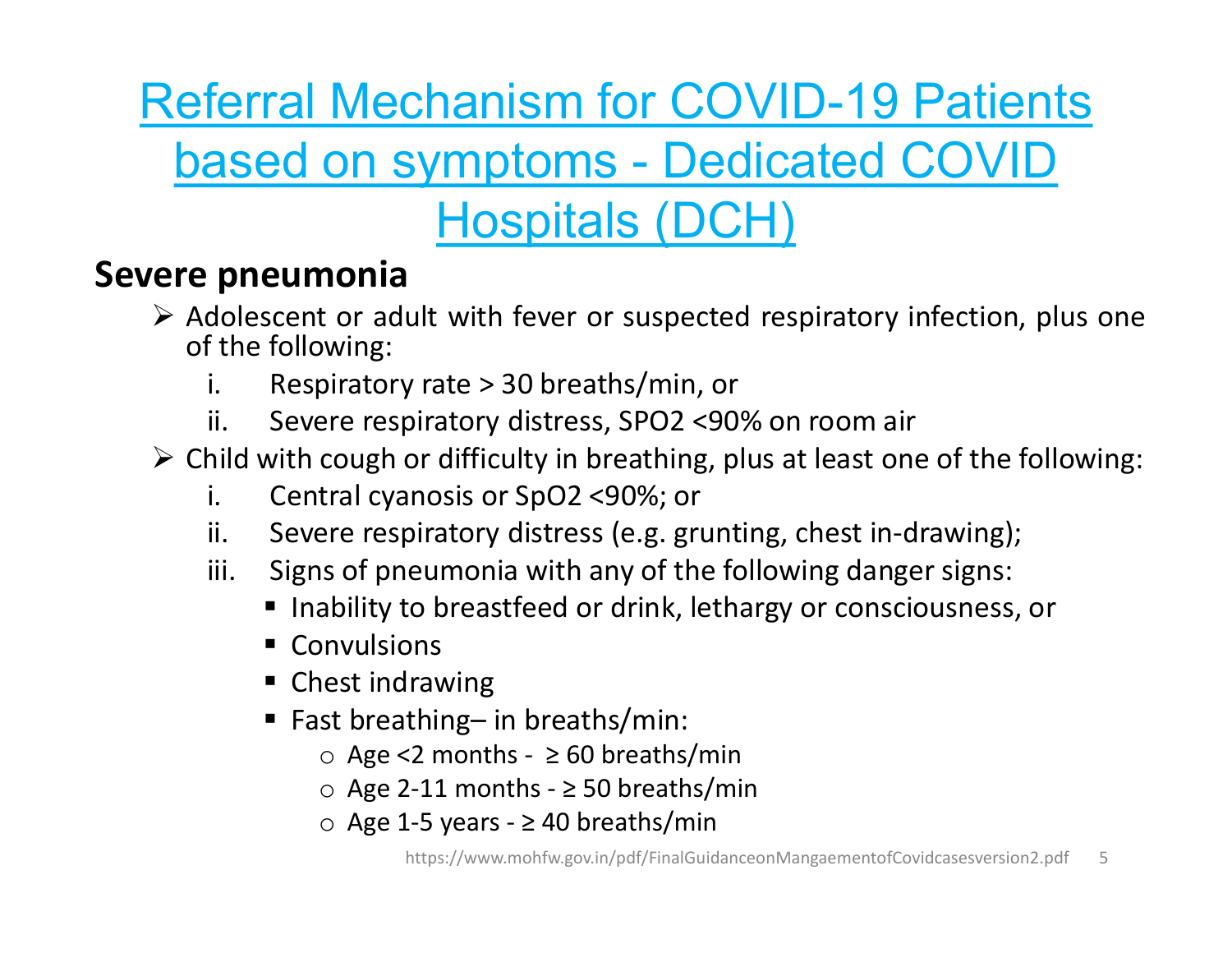Referral Mechanism for COVID-19 Pat<br>
based on symptoms - Dedicated COV<br>
Hospitals (DCH)<br>
Acute Respiratory Distress Syndrome<br>
> Onset of new or worsening respiratory symptoms within one<br>
known clinical insults **Example 12 Secondary McCovid Covid Covid Covid Covid Covid Covid Covid Covid Covid Covid Covid Covid Covid Covid Covid Covid Covid Covid Covid Covid Covid Covid Covid Covid Covid Covid Covid Covid Covid Covid Covid Covid Example 12 Additional Mechanism for COVID-**<br> **Example 10 Additional insults**<br> **Example 10 Additional insults**<br> **Example 10 Additional insults**<br>
Chest imaging (Radiograph, CT scan, or lung ultrasour opacities, not fully ex Referral Mechanism for COVID-19 Patients<br>
based on symptoms - Dedicated COVID<br>
Hospitals (DCH)<br>
te Respiratory Distress Syndrome<br>
> Onset of new or worsening respiratory symptoms within one week of<br>
known clinical insults<br> **Example 19 Alternation COVID-19 Patients**<br> **Explained On symptoms - Dedicated COVID**<br> **Explained Syndrome**<br> **Explained by effusions** within one week of<br>
known clinical insults<br>
Chest imaging (Radiograph, CT scan, or lung Referral Mechanism for COVID-19 Patients eferral Mechanism for COVID-19 Patients<br>based on symptoms - Dedicated COVID<br>Hospitals (DCH) Hospitals (DCH)

- 
- 
- Origin of oedema due to respiratory failure no fully explained by cardiac **Example 10 Symptoms - Dedicated COVID**<br> **Hospitals (DCH)**<br> **Respiratory Distress Syndrome**<br>
Onset of new or worsening respiratory symptoms within one week of<br>
known clinical insults<br>
Chest imaging (Radiograph, CT scan, or **Example 10**<br> **Example 10**<br> **Example 10**<br> **Example 10**<br> **Example 10**<br> **Example 10**<br> **Example 10**<br> **Example 10**<br> **Example 10**<br> **Example 10**<br> **Example 10**<br> **Example 10**<br> **Example 10**<br> **Example 10**<br> **Example 10**<br> **Example 10** present. **te Respiratory Distress Syndrome**<br>  $\triangleright$  Onset of new or worsening respiratory symptoms<br>
known clinical insults<br>  $\triangleright$  Chest imaging (Radiograph, CT scan, or lung ultrasoro<br>
opacities, not fully explained by effusions, nset of new or worsening respiratory symptoms within one week of<br>
nown clinical insults<br>
hest imaging (Radiograph, CT scan, or lung ultrasound) showing bilateral<br>
pacities, not fully explained by effusions, lobar or lung wn clinical insults<br>st imaging (Radiograph, CT scan, or lung ultrasoune<br>cities, not fully explained by effusions, lobar or lung<br>in of oedema due to respiratory failure no fully e<br>ire or fluid overload. Need objective<br>ocar Nest imaging (Radiograph, CT scan, or lung ultrasound) showing bilateral<br>pacities, not fully explained by effusions, lobar or lung collapse or nodules<br>rigin of oedema due to respiratory failure no fully explained by cardi cities, not fully explained by effusions, lobar or lugin of oedema due to respiratory failure no fully overload. Need objective ocardiography) to exclude hydrostatic cause of constantion (adults):<br>Benation (adults):<br>Mild
- -
	-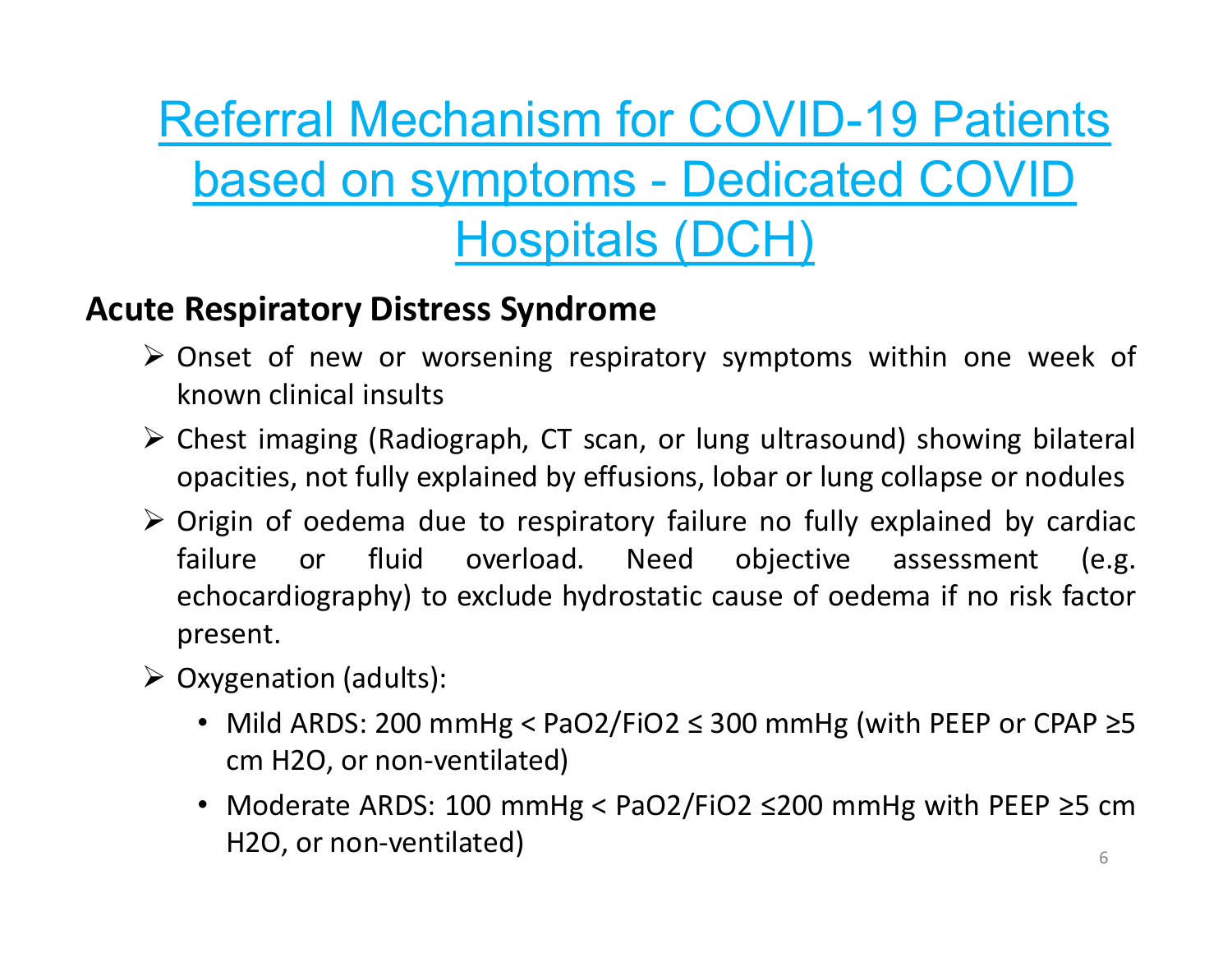Referral Mechanism for COVID-19 Patic<br>
based on symptoms - Dedicated COV<br>
Hospitals (DCH)<br>
Acute Respiratory Distress Syndrome...<br>
• Severe ARDS: PaO2/FiO2 ≤ 100 mmHg with PEEP ≥5 cm<br>
nonventilated) eferral Mechanism for COVID-19 Patients<br>based on symptoms - Dedicated COVID<br>Hospitals (DCH)<br>Respiratory Distress Syndrome...<br>• Severe ARDS: PaO2/FiO2 ≤ 100 mmHg with PEEP ≥5 cm H2O, or<br>nonventilated)<br>• When PaO2 is not av eferral Mechanism for COVID-19 Patients<br>
based on symptoms - Dedicated COVID<br>
Hospitals (DCH)<br>
\* Severe ARDS: PaO2/FiO2 ≤ 100 mmHg with PEEP ≥5 cm H2O, or<br>
nonventilated)<br>
• When PaO2 is not available, SpO2/FiO2 ≤315 sugg **in 100 m Symptoms - Dedicated C**<br> **in 100 m Symptoms - Dedicated C**<br> **in nonventilated)**<br> **in nonventilated**<br> **in nonventilated**<br> **in nonventilated** patients)<br> **in nonventilated** patients)<br> **genation (children; note OI = Dased On Symptoms - Dedicated COVID**<br> **Hospitals (DCH)**<br> **te Respiratory Distress Syndrome...**<br>
• Severe ARDS: PaO2/FiO2 ≤ 100 mmHg with PEEP ≥5 cm H2O, or<br>
nonventilated)<br>
• When PaO2 is not available, SpO2/FiO2 ≤315 su **Dased On symptoms - Dedica**<br> **Hospitals (DCH)**<br> **Respiratory Distress Syndrome...**<br>
• Severe ARDS: PaO2/FiO2  $\leq$  100 mmHg with<br>
nonventilated)<br>
• When PaO2 is not available, SpO2/FiO2  $\leq$ 315 su<br>
in nonventilated pati Referral Mechanism for COVID-19 Patients eferral Mechanism for COVID-19 Patients<br>based on symptoms - Dedicated COVID<br>Hospitals (DCH) Hospitals (DCH)

- nonventilated)
- 
- 
- **HOSPITELS (DCH)**<br>
 Severe ARDS: PaO2/FiO2 ≤ 100 mmHg with PEEP ≥5 cm H2O, or<br>
 or nonventilated)<br>
 When PaO2 is not available, SpO2/FiO2 ≤315 suggests ARDS (including<br>
in nonventilated patients)<br>
 sygenation (chil spiratory Distress Syndrome...<br>Severe ARDS: PaO2/FiO2 ≤ 100 mmHg with PEEP ≥5 cm<br>nonventilated)<br>When PaO2 is not available, SpO2/FiO2 ≤315 suggests ARDS<br>in nonventilated patients)<br>genation (children; note OI = Oxygenatio **Example 19 or ARDS:** PaO2/FiO2 ≤ 100 mmHg with PEEP ≥5 cm H2O, or nonventilated)<br>
• When PaO2 is not available, SpO2/FiO2 ≤315 suggests ARDS (including<br>
in nonventilated patients)<br>
xygenation (children; note OI = Oxygen • Severe ARDS: PaO2/FiO2  $\leq$  100 mmHg with PEEP  $\geq$ 5 cm H2O, or nonventilated)<br>
• When PaO2 is not available, SpO2/FiO2  $\leq$ 315 suggests ARDS (including in nonventilated patients)<br>
\* wygenation (children; note OI = O **•** When PaO2 is not available, SpO2/FiO2 ≤315 suggests ARDS (including<br>
• When PaO2 is not available, SpO2/FiO2 ≤315 suggests ARDS (including<br>
xygenation (children; note OI = Oxygenation Index and OSI = Oxygenation<br>
dex ed patients)<br>
dren; note OI = Oxygenation Index and OSI = Oxygenation<br>
pr<br>
cPAP ≥5 cm H2O via full face mask: PaO2/FiO2 ≤ 300<br>
2/FiO2 ≤264<br>
vasively ventilated): 4 ≤ OI < 8 or 5 ≤ OSI < 7.5<br>
DS (invasively ventilated): 8
	-
	-
	-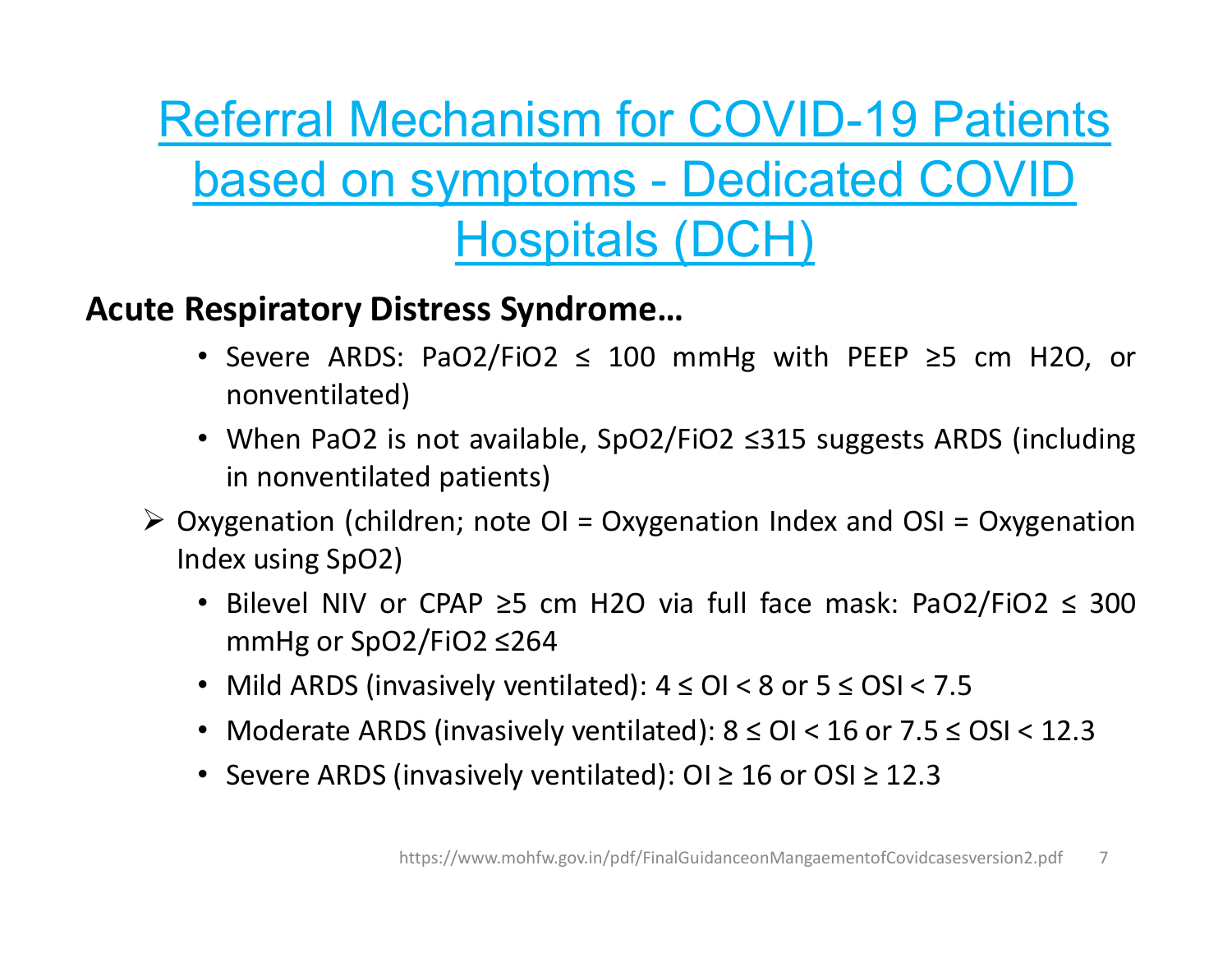# Referral Mechanism for COVID-19 Patients eferral Mechanism for COVID-19 Patients<br>based on symptoms - Dedicated COVID<br>Hospitals (DCH) Hospitals (DCH)

# Sepsis

| <b>Hospitals (DCH)</b><br><b>Sepsis</b>                                                                                                                                                                                                                                                                                                                                                                                                                                                                                                                 |                                                                                                                                                                                                                                                                                                                                                                                                                                                                           |
|---------------------------------------------------------------------------------------------------------------------------------------------------------------------------------------------------------------------------------------------------------------------------------------------------------------------------------------------------------------------------------------------------------------------------------------------------------------------------------------------------------------------------------------------------------|---------------------------------------------------------------------------------------------------------------------------------------------------------------------------------------------------------------------------------------------------------------------------------------------------------------------------------------------------------------------------------------------------------------------------------------------------------------------------|
|                                                                                                                                                                                                                                                                                                                                                                                                                                                                                                                                                         |                                                                                                                                                                                                                                                                                                                                                                                                                                                                           |
| $\triangleright$ life-threatening organ dysfunction<br>caused by a dysregulated host response to<br>suspected or proven infection, with organ<br>dysfunction.<br>>Signs of organ dysfunction include:<br>i. altered mental status,<br>ii. difficult or fast breathing,<br>iii. low oxygen saturation,<br>iv. reduced urine output,<br>v. fast heart rate, weak pulse, cold<br>extremities or low blood pressure,<br>vi. skin mottling, or laboratory evidence of<br>coagulopathy, thrombocytopenia,<br>acidosis, high lactate or<br>hyperbilirubinemia. | ≻ Any hypotension (SBP <5th centile or<br>>2 SD below normal for age) OR 2-3 of the<br>following:<br>Altered mental state,<br>Tachycardia or bradycardia (HR <90 bpm<br>or >160 bpm in infants and HR <70 bpm<br>or >150 bpm in children),<br>Prolonged capillary refill (>2 sec) or warm<br>vasodilation with bounding pulses;<br>tachypnoea;<br>Mottled skin or petechial or purpuric rash,<br>п<br>Increased lactate,<br>Oliguria,<br>Hyperthermia or hypothermia<br>8 |